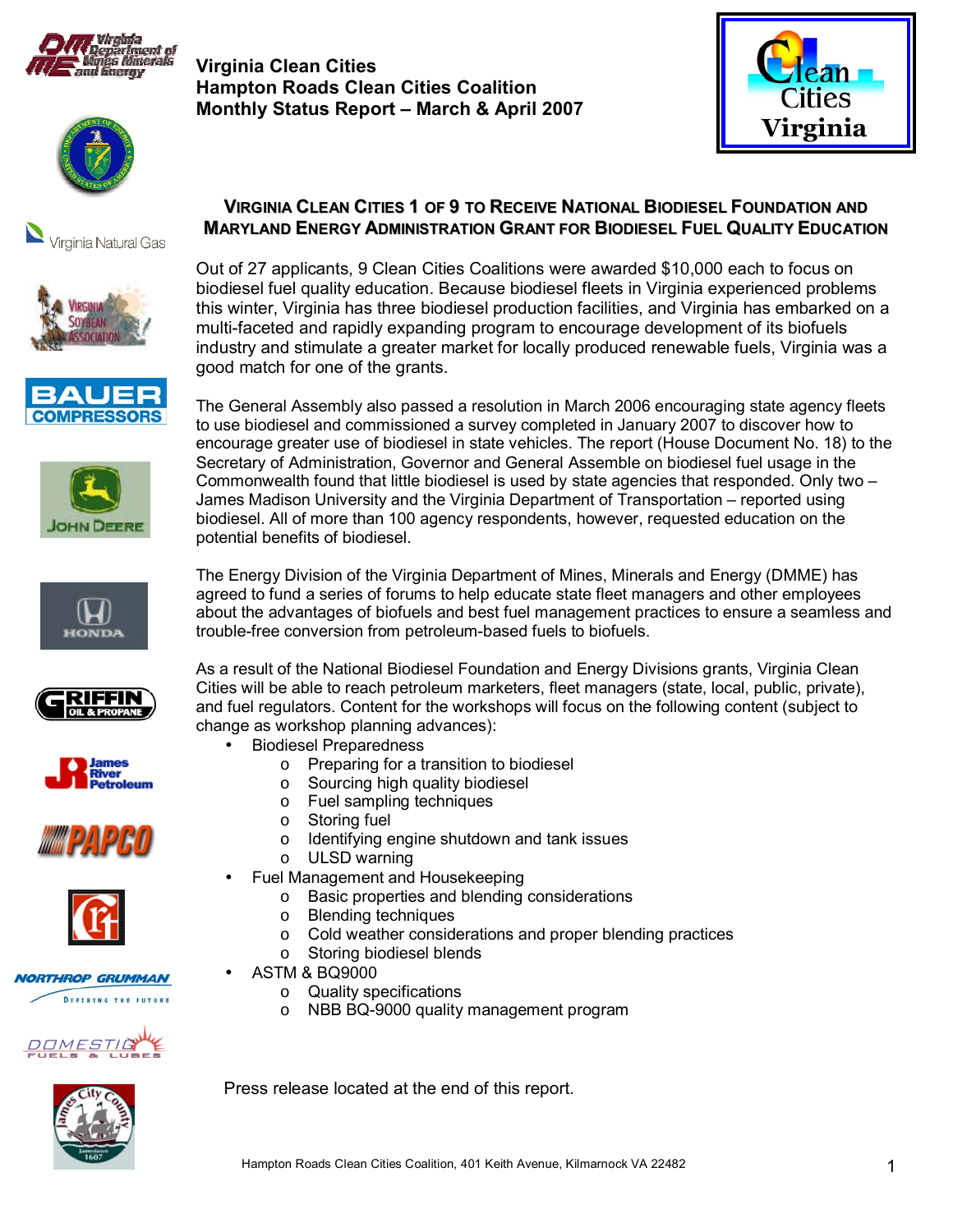## **Items of interest this month:**

- Virginia Clean Cities stakeholders displace 2.9 million gallons of petroleum in 2006
- New Member: Phillips Energy, Inc.
- Virginia Hydrogen Economy Roundtable Hosts First Hydrogen Teacher Training Workshop
- Virginia Clean Cities is Recipient of a GM Clean Cities Reward
- IRS Issues Guidance for Alternative Refueling Property Credits
- Cruise Car Solar Cars
- North American Association for Environmental Education Conference
- AFVi Webcasts: Past and Upcoming
- Small Scale Biorefineries Funding Opportunity
- DOE Hydrogen Program Request for Information
- Propane Fleet Operating Cost Calculator
- Virginia Clean Cities 1 of 9 to Receive a National Biodiesel Foundation Grant

May 11, 2007

### **For immediate release**

Contact: Chelsea Jenkins, (757) 256-8528 or (757)-233-8982

# **Clean Cities program helps Virginia displace 2.9 million gallons of petroleum**

The high price of gas at the pump didn't faze some of the forward- thinking fleets and individuals in Virginia last year. Coalition members of Virginia Clean Cities program reported displacing 2.9 million gallons of petroleum with alternative fuels, such as biodiesel, ethanol, compressed natural gas, hybrid electric vehicles, and propane in 2006.

ìThe growing use of alternative fuels decreases our nationís dependency on foreign oil,î said Al Christopher, Virginia Clean Cities Director. "The statewide number is moving in the right direction, and it shows Virginia's commitment to a better quality of life for generations to come.<sup>"</sup>

The Coalition, which consists of public and private entities, such as James City County, Griffin Oil & Propane, PAPCO Energy, The Virginia Soybean Association, Bauer Compressors, Virginia Natural Gas, Northrup Grumman, Domestic Fuels & Lubes, American Honda, James River Petroleum, Phillips Oil & Propane, CRT/tanaka, and many school districts, who are using and promoting alternative fuels and participating in events focused on transitioning our society away from fossil fuels and toward renewable alternatives.

In a statement released this week by the National Renewable Energy Lab "data review is ongoing and data is still coming in, preliminary estimates have the total displacement in the area of 300 million GGEs (gasoline gallon equivalent), exceeding the 2006 national program goal of 292 million GGEs. "It is important to educate our community as to our contributions to this national effort," Christopher said. "We are proud to see the amount of alternative fuels and vehicles in Virginia both growing and making a difference nationwide."

*Virginia Clean Cities is a government-industry partnership designed to reduce petroleum consumption in the transportation sector by advancing the use of alternative fuels and vehicles, idle reduction technologies, hybrid electric vehicles, fuel blends, and fuel economy. Virginia Clean Cities is one of almost 90 coalitions across the U.S. that help meet the objectives of improving air quality, developing regional economic opportunities, and reducing the use of imported petroleum. Virginia Clean Cities was incorporated in November 2001 as a 501 (c) (3) non-profit corporation. Please visit www.hrccc.org for more information.*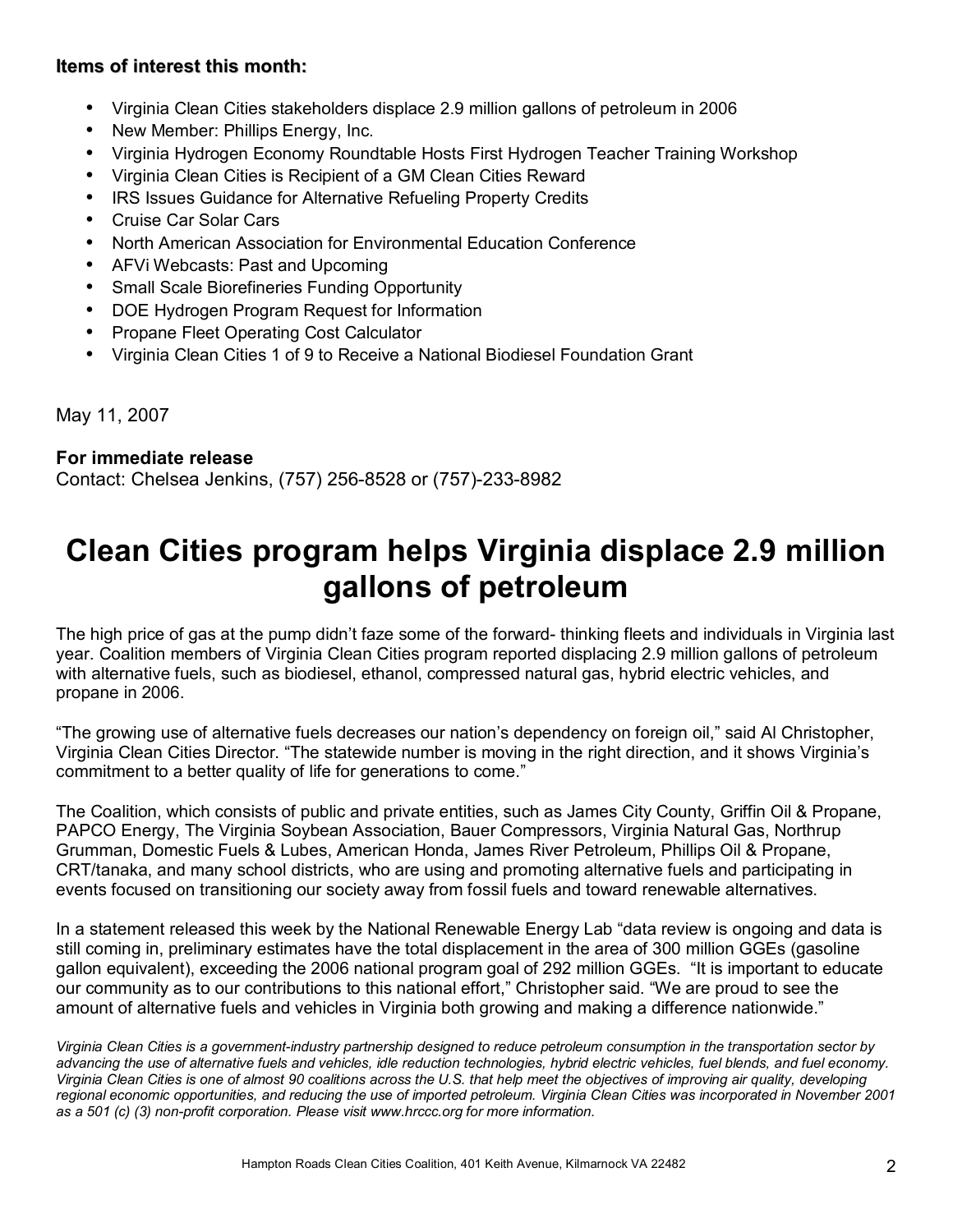#### **NEW MEMBER!**



**PHILLIPS ENERGY, INC KEEPING YOU COMFORTABLE IS OUR BUSINESS!**  Virginia Clean Cities welcomes a new member of our Coalition – Phillips Energy, Inc. We thank you for your valued support of the Clean Cities mission!

### **VIRGINIA HYDROGEN ECONOMY ROUNDTABLE HOSTS FIRST VIRGINIA HYDROGEN TEACHER TRAINING WORKSHOP**

The teacher training workshop is the first in a series of one-day workshops designed to support Virginia Science Standards of Learning and provide educators with tools to return to their classrooms to integrate energy into their classroom plans and integrate hydrogen into their curriculum. Participating schools receive the H2 Educate curriculum and hands-on kits created by the NEED Project.

*Virginiaís Vision and Strategy for the Hydrogen Economy* developed by the Virginia Hydrogen Economy Roundtable recommends actions to foster the development of a hydrogen economy in Virginia. Five actions are

recommended as priorities to help focus Virginia's continuing efforts to build a hydrogen economy:

- Educate Virginiaís future workforce, focusing on K-12 education
- Leverage the research and development (R&D) potential of Virginiaís academic institutions
- Invest in hydrogen demonstration projects with high visibility
- Foster partnership building
- Coordinate policies and incentives to drive the building of a hydrogen economy in Virginia



John Warren, Director of DMME's Energy Divison, sports his VT hat on the day of mourning declared by Governor Kaine. John greeted the group of teachers by noting that although it was an emotion day for many, a significant milestone took place as the teachers participated in the first hydrogen focused training workshop in Virginia. *Photo Credit: Dick Krol*



GM provided a HydroGen3 fuel cell vehicle for teachers to drive. Liquid hydrogen powers the HydroGen3's fuel cell stack, which supplies electricity to a battery. All of the HydroGen3's steering, acceleration, braking and transmission controls have been modified to work in a vehicle that uses an electric propulsion system. The conventional internal combustion engine has been replaced with fuel cell stacks and other electrical components such as a cooling system. The end product is a traditional driving experience in a vehicle that emits only pure water. *Photo Credit: Dick Krol*

Educating Virginiaís future workforce and focusing on K-12 education was considered a priority item because student education is a key component to broadcasting the hydrogen message and developing a knowledgeable, involved hydrogen support network. In order to avoid our past from continuing to define our future, a targeted technology and applications level education program for students and teachers was developed inspired by the hydrogen curriculum already developed and pilot tested by the National Energy Education Development Project (under a grant from DOE). NEED training programs are endorsed by the Science Museum of

Virginia as well as the Virginia Department of Education and fall within the Green Box initiative guidelines that already correlate with Virginia Sol's.

The first teacher training workshop took place in Richmond on April 20, 2007. The one-day workshops are designed to support state Science Standards of

Learning and provide educators with tools to return to their classrooms to integrate energy into their classroom plans and to make hydrogen a part of their curriculum. Teachers learned the basics of hydrogen, sources and uses of hydrogen, and hydrogen storage and stations.



Teachers cheering their H-racer's on during the hydrogen model car race. The H-racer is a hydrogen model car that demonstrates how solar energy can extract hydrogen from water. Since no combustion occurs inside a fuel cell, the only exhaust resulting from hydrogen fuel cell car is pure water. Each teacher was provided with an H-racer to use as an education tool in the classroom. *Photo Credit: Dick Krol*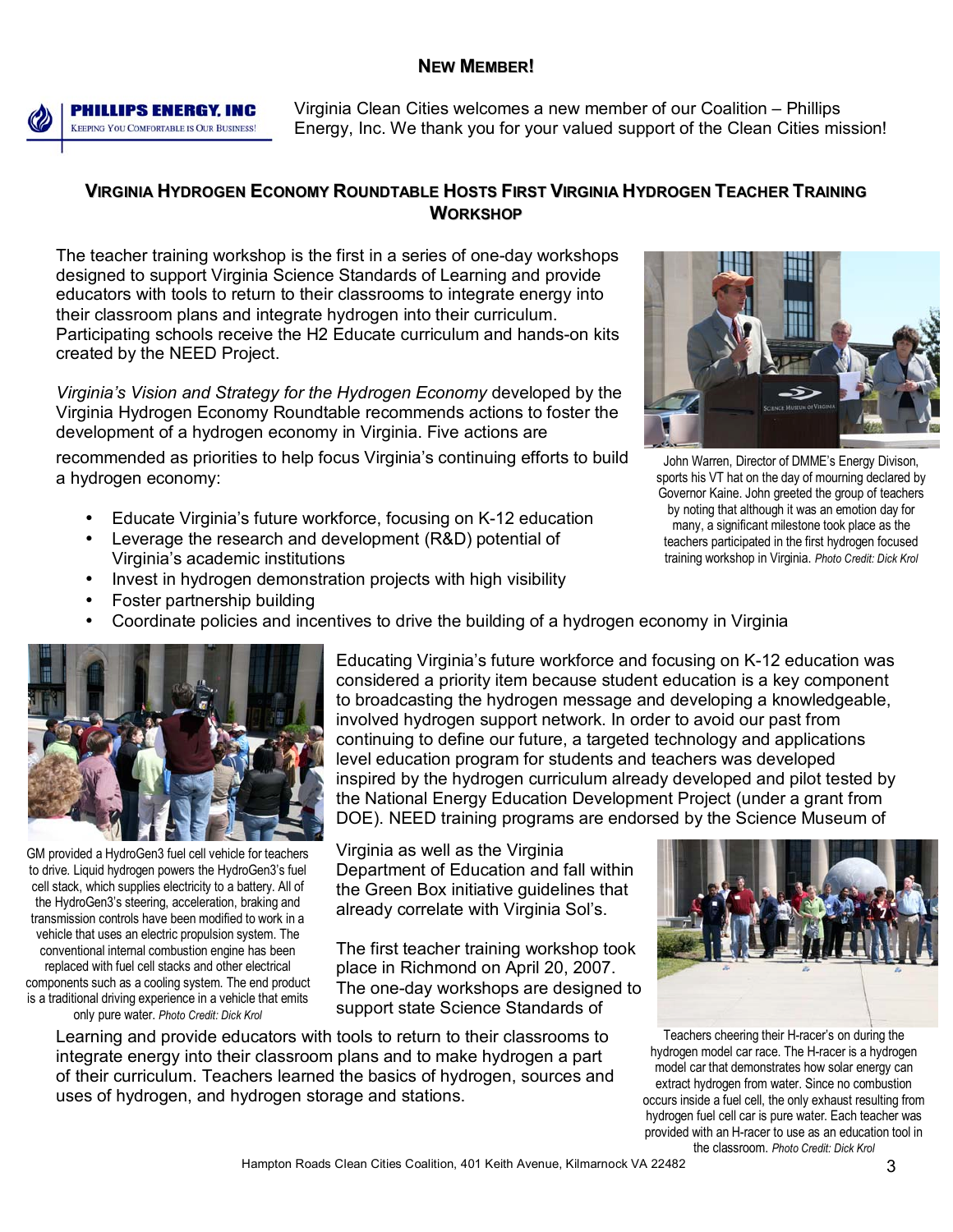#### **VIRGINIA CLEAN CITIES RECIPIENT OF GENERAL MOTORS CLEAN CITIES REWARD**



General Motors, through its Clean Cities Rewards Program, provides financial assistance to those Clean Cities Coalitions that are truly "moving the needle" towards Alternative Fuel Vehicle sales. GM rewarded coalitions for promoting E85 and CNG vehicle sales, helping to increase E85, CNG and Hydrogen refueling sites, participation in fleet functions, and involvement with a GM Certified AFV Dealer. This year, Virginia Clean Cities was the recipient of a \$2,000 GM reward!

A BIG thank you to GM for the recognition, and for continuing to support Clean Cities coalitions all over the country.

See the rest of the recipients using this link: http://www.gm.com/automotive/innovations/altfuel/infoEvents/Rewards.pdf

#### **IRS ISSUES GUIDANCE FOR AFV REFUELING PROPERTY CREDITS**

During the first week of May, the IRS released notice 2007-43, "Credit for Alternative Fuel Vehicle Refueling Property." The notice serves as guidance until the IRS issues regulations. Below is a thoughtful summary taken from the NGVAmerica Newsletter (Volume 12 Edition 17).

The tax credits, which were enacted as part of EPAct 2005, include a maximum credit of up to \$30,000 for refueling infrastructure used in a trade or business, and \$1,000 for a home refueling units or equipment. The credits are limited to property placed in service after December 31, 2005 and before January 1, 2010. In order to qualify for a credit, the person or company claiming the credit must be the first user of the refueling equipment, and, in the case of businesses the property, must be subject to depreciation. The credits cover the cost of acquiring equipment that is used to store and dispense qualified alternative fuels. The cost of buildings and their structural components is generally not allowed.

The guidance covers some interesting issues that are not obvious from simply reviewing the statutory provisions in EPAct 2005. For example, the IRS has clarified that acquiring retrofitted or rebuilt equipment *does not* qualify for the tax credit if the equipment was previously used to store or dispense alternative fuels. However, the guidance clarifies that retrofitting or rebuilding equipment that was previously used for purposes other than storing or dispensing alternative fuels *does* qualify for the credit. It is unclear from this guidance whether a taxpayer may claim a credit for retrofitting or rebuilding existing CNG or LNG equipment for which it previously has not claimed a tax credit. The IRS regulations referenced in the guidance would appear to allow a credit in such situations even though they clearly do not allow a credit if a taxpayer acquires rebuilt or retrofitted equipment.

The IRS also has clarified what happens with so-called dual-use property. This situation arises, for example, with respect to natural gas in the context of LNG tanker facilities. The IRS has clarified that storage facility equipment generally does not qualify for the tax credit if the equipment is located away from where fuel is actually dispensed into motor vehicles. If the facility serves as a tanker facility and a retail fueling site, the additional cost of any equipment associated with the dispensing fuel into motor vehicles (not tankers) may be taken into account when claiming the tax credit. This guidance would appear to extend to situations in which fueling equipment is used to refuel motor vehicles and non-road vehicles such as fork-lifts, meaning that only the cost associated with storing and dispensing fuel for the motor vehicles could be claimed as a credit.

The guidance also clarifies when fueling infrastructure is considered to be "placed into service." According to IRS regulations, the relevant date is the earlier of when the property first is depreciated or is in a state of readiness and availability for use even if it is not actually used.

Notice 2007-43 is available here – http://www.irs.gov/pub/irs-drop/n-07-43.pdf.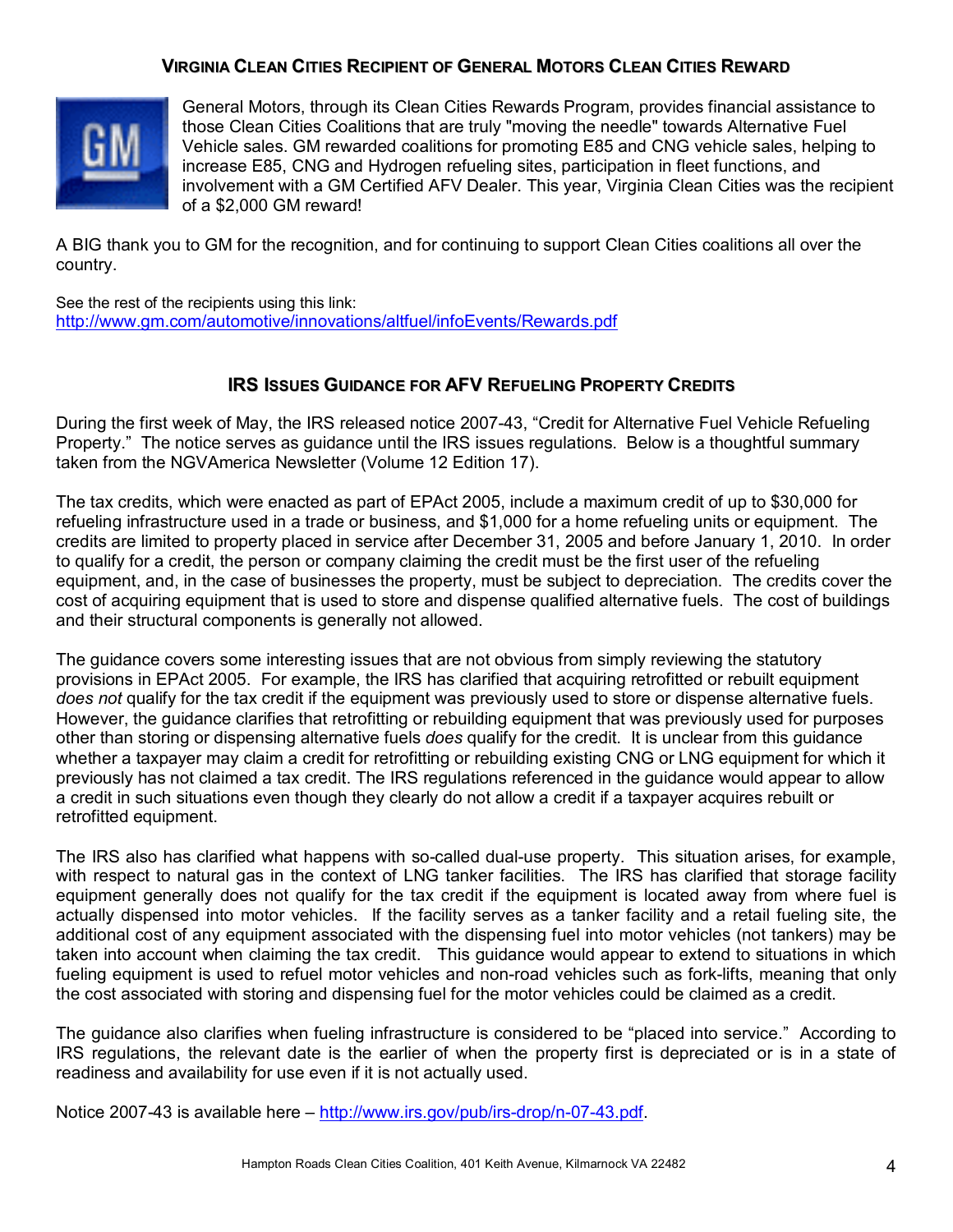# **CRUISE CAR**



Cruise Car, Inc. is a solar vehicle company that manufactures and sells solar golf and leisure vehicles. Check out their website: http://www.cruisecarinc.com/index.htm

To learn more about Cruise Car, contact Ken Chester:

Ken Chester President Cruise Car, Inc. 1932 Whitfield Park Loop Sarasota, Florida 34243 941 929 1630 941 894 0600



## **NORTH AMERICAN ASSOCIATION FOR ENVIRONMENTAL EDUCATION CONFERENCE**

The North American Association for Environmental Educationís annual conference will take place November 14-17, 2007 in Virginia Beach, VA. Over 1,000 of North Americaís top environmental educators will attend, coming from universities, nonprofits, parks, museums, nature centers, K-12 classrooms, and a variety of other areas. Not only are these folks looking to purchase "green" products, they are looking for a variety of resources and related items to use in their educational efforts in both formal and non-formal EE settings.

NAAEE is looking for exhibitors, sponsors, and participants. Visit http://www.naaee.org/conference/exhibitorsand-advertisers for more information. Click on "2007 Exhibitor and Advertiser Prospectus."

### **UPCOMING AFVI WEBINAR ON FEDERAL FUNDING AND INCENTIVES FOR ALTERNATIVE FUELS AND VEHICLES PAST WEBINARS AVAILABLE ONLINE FOR REPLAY**

AFVi periodically hosts live webinars on a variety of alternative fuel related topics. The next webinar is titled "The Funding Connection: Federal Funding and Incentives for Alternative Fuels and Vehicles" and will take place on June 26, 2007 at 1:30 pm Eastern. There is a maximum capacity for these webinars, and are filled on a first come, first served basis. To sign up, visit: http://www.afvi.org/webinars.html. Past webinars are also available for replay.

### **SMALL SCALE BIOREFINERIES FUNDING OPPORTUNITY**

May 1, 2007

DOE Announces up to \$200 Million in Funding for Biorefineries *Small- and full-scale projects total up to \$585 million to advance President Bushís Twenty in Ten Initiative*

**WASHINGTON, DC** – U.S. Department of Energy (DOE) Secretary Samuel W. Bodman today announced that DOE will provide up to \$200 million, over five years (FY'07-'11) to support the development of small-scale cellulosic biorefineries in the United States. This Funding Opportunity Announcement (FOA) seeks projects to develop biorefineries at ten percent of commercial scale that produce liquid transportation fuels such as ethanol, as well as bio-based chemicals and bioproducts used in industrial applications. This research aims to advance President Bushís goal of making cellulosic ethanol cost-competitive with gasoline by 2012, and assist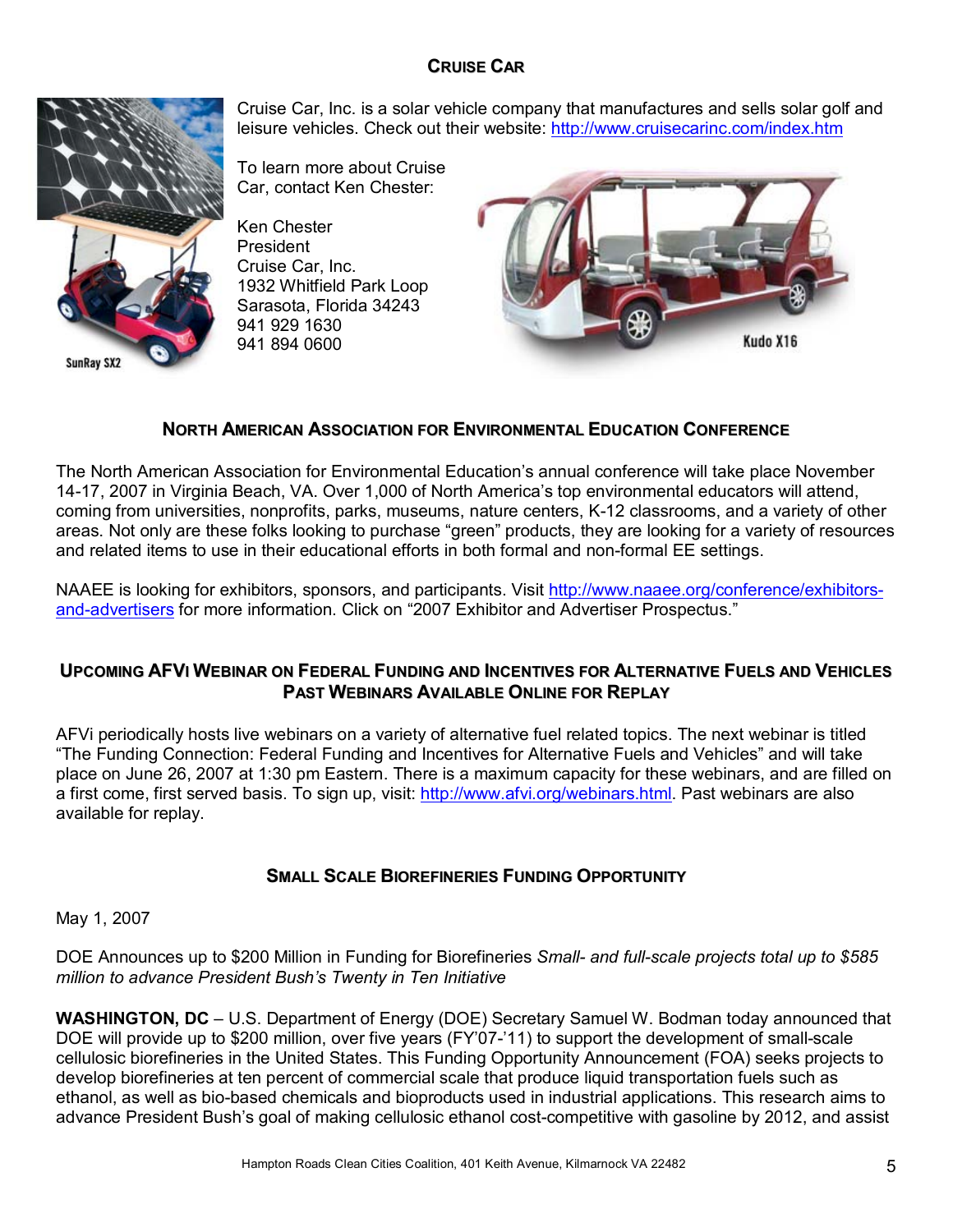in reducing Americaís gasoline consumption by 20 percent in ten years by expanding the availability of alternative and renewable transportation fuels.

ìThis research will provide the next necessary step toward developing cellulosic biorefineries that can transform our transportation sector in a clean and cost-effective manner," Secretary Bodman said. "As world demand for energy continues to grow, so too must our supply of clean, domestic sources of energy  $-$  and cellulosic biofuels provide a promising way to meet President Bushís goal of displacing twenty percent of gasoline usage within the decade."

Today's announcement advances DOE's long-term strategy to reduce dependence on imported oil by encouraging development of clean, domestic and renewable sources of energy, including biofuels. This strategy includes small-scale research projects to inform long-term development of full-scale facilities.

Small-scale projects will use novel approaches and a variety of cellulosic feedstocks to test new refining processes. These projects complement DOE's announcement earlier this year, which makes available up to \$385 million over four years for the development of six full-scale biorefineries. The full-scale biorefineries focus on near-term commercial processes, while the small-scale facilities will experiment with new feedstocks and processing technologies. Combined, these small- and full-scale projects will receive up to \$585 million in federal investment.

The FOA will support demonstration projects that test key refining processes and provide operational data needed to lower the technical hurdles sometimes associated with financing a full-size commercial plant. These projects are expected to be operational within three to four years and will speed the adoption of new technologies to produce ethanol and other biofuels from cellulosic feedstocks. Commercial-scale demonstrations would follow thereafter.

DOE requests applicants to design, construct and operate an integrated biorefinery demonstration facility, employing lignocellulosic feedstocks for the production of some combination of liquid transportation fuel(s), biobased chemicals, and substitutes for petroleum-based feedstocks and products. DOE seeks projects that can rapidly move to commercial-scale, supported by a sound business strategy and; encourages applications that demonstrate breakthrough technologies and collaboration between industry, universities, and DOEís national laboratories.

Up to \$15 million is expected to be available in FY'07, with the remaining \$185 million expected to be available in FYí08-í11, subject to appropriation from Congress. DOE anticipates selecting 5-10 awards under this announcement. These projects require a minimum of 50 percent cost share from applicants.

Applications for this FOA are due August 14, 2007. For more information on the FOA, "Demonstration of Integrated Biorefinery Operations for Producing Biofuels and Chemical/Materials Productsî - DE-PS36- 07GO97003, visit: DOE's E-Center OR Grants.gov.

# **DOE Hydrogen Program Request for Information**

The DOE Office of Hydrogen, Fuel Cells, & Infrastructure Technologies Program issued a Request for Information: "Hydrogen and Fuel Cell Early Markets" on April 26, 2007. This formal request is part of the program's overall market transformation effort to promote the use of hydrogen and fuel cells today. Specifically, the request for information (RFI) seeks public comment and input on three topics: early market financial assistance, fuel cell performance testing, and community partnerships.

The purpose of the RFI is to solicit responses from the public before issuing a Hydrogen and Fuel Cell Early Markets Funding Opportunity Announcement (FOA) in FY2008. Although not guaranteed, a funding opportunity announcement is anticipated. This RFI is an opportunity for you and your stakeholders to provide

input that may be incorporated into a pending FOA.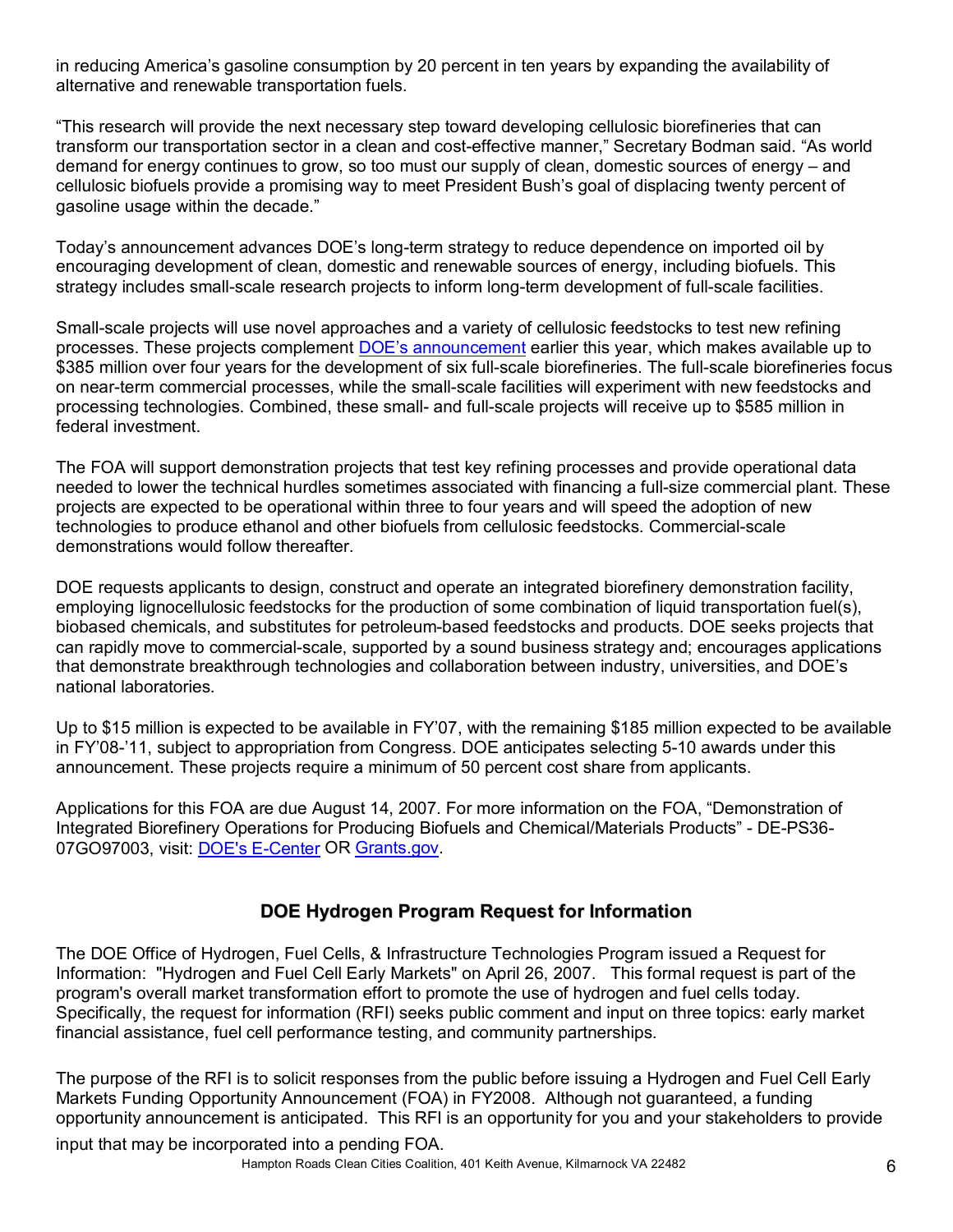Input from coordinators and stakeholders, as well as the general public, is requested. Promoting these technologies will help Clean Cities and the nation to achieve our petroleum displacement goals. Clean Cities Coordinators are the experts at building new markets and facilitating community partnerships; your input will be of great value to this effort. I encourage you to take the time to review the RFI and provide comments. I also ask that you forward this information to stakeholders and other interested parties. Adding the information and the link below to your coalition's website is another approach to reaching a larger group.

Comments regarding this RFI must be received no later than June 30, 2007, 11:59 p.m. Eastern Time at H2EarlyMkts@go.doe.gov. Go to https://ecenter.doe.gov/iips/faopor.nsf/8373d2fc6d83b66685256452007963f5/60bee4bacaa2e83a852572c9005653f0? OpenDocument for a complete copy of the RFI.

# **PROPANE FLEET OPERATING COST CALCULATOR**

The Propane Research and Education Council (PERC) provides a worksheet online which allows for the cost of propane powered vehicles to the cost of gasoline or diesel vehicles to be compared. Follow the seven steps to calculate your fuel costs. When your results are calculated, the results can be sent to you by e-mail or to someone else. You may also simply print the results for review. http://www.propanecouncil.org/fleetcalculator/

## **VIRGINIA CLEAN CITIES 1 OF 9 TO RECEIVE NATIONAL BIODIESEL FOUNDATION AND MARYLAND ENERGY ADMINISTRATION GRANT FOR BIODIESEL FUEL QUALITY EDUCATION**





Contact: Jill Hamilton 703-322-4484 U.S. Department of Energy

May 2, 2007

# **Grants Assist Clean Cities Coordinators Boost Biodiesel Quality Awareness**

**JEFFERSON CITY, Mo**. − In partnership with the U.S. Department of Energyís Clean Cities Program, the National Biodiesel Foundation (NBF) and the Maryland Energy Administration are pleased to announce the winners of a recent joint grant competition. Nine Clean Cities Coalitions selected will be awarded \$10,000 each to advance education on biodiesel quality issues.

Grant money will be used to develop workshops to educate petroleum marketers, fleet managers and other officials about biodiesel fuel quality and ideal management practices. Federal and State fuel quality enforcement professionals will also be included in these events.

Out of 27 applicants, the nine award winners are:

- Triangle Clean Cities Coalition, North Carolina
- Greater Philadelphia Clean Cities (Mid-Atlantic Region), Pennsylvania
- Clean Fuels Ohio, Ohio
- Columbia Willamette Coalition, Oregon
- Puget Sound Clean Cities Coalition, Washington
- Denver Metro Clean Cities Coalition, Colorado
- Palmetto State Clean Fuels Coalition, South Carolina